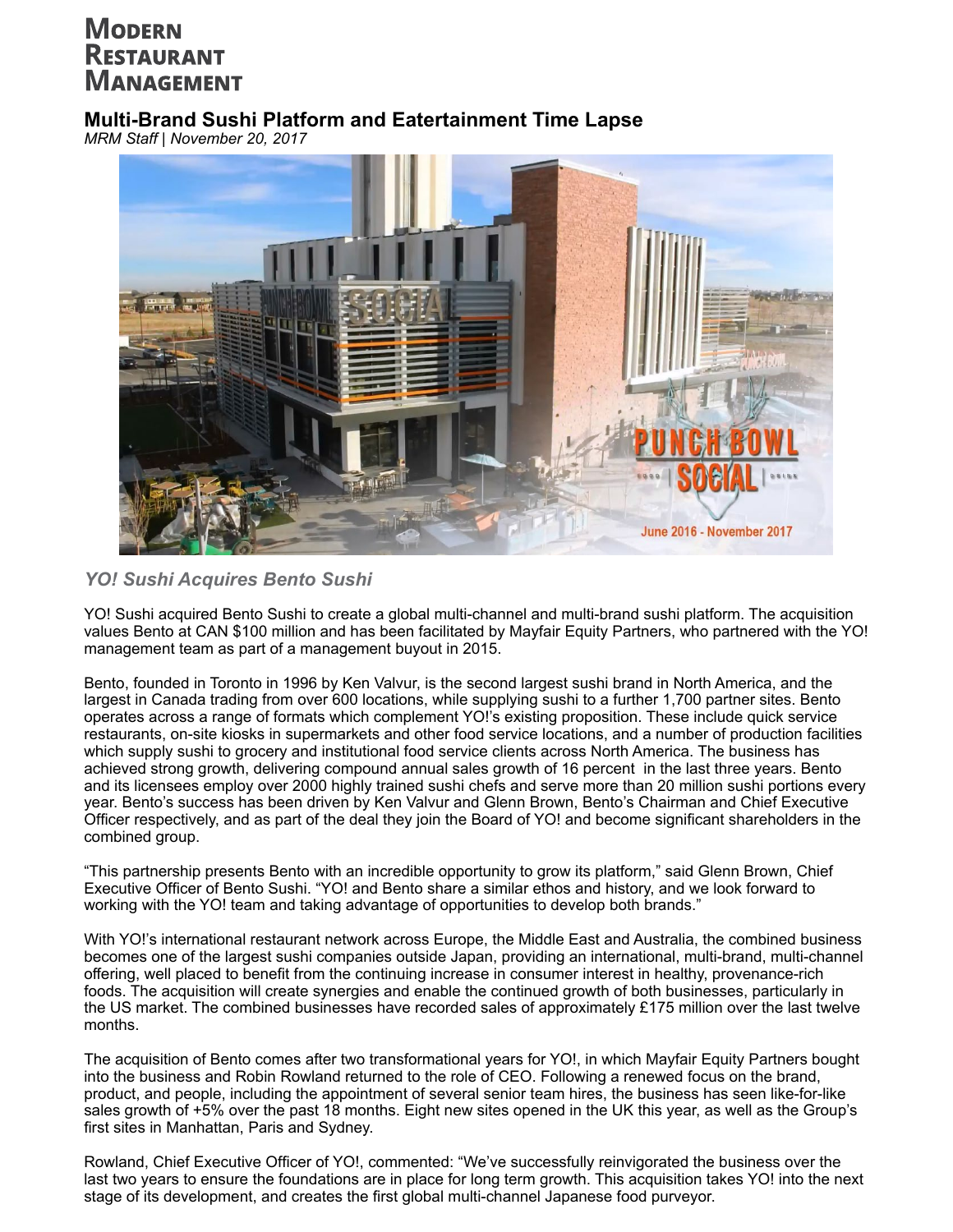## **MODERN RESTAURANT** Management

Bento's proposition and its management team's strong track record make it the ideal partner for YO! as we look to further grow our brand."

Ken Valvur, Chairman of Bento Sushi, added: "The combination of YO! and Bento will further enhance our group's ability to be the partner of choice for grocery and institutional food service providers throughout our enlarged operating geography, and creates exciting opportunities for our valued team members on both sides of the Atlantic."

#### *Punch Bowl Social Stapleton Opens*

Punch Bowl Social Stapleton had its grand opening event this past weekend and [Work Zone Cam](http://www.workzonecam.com) celebrated the release of its new construction [time-lapse](https://www.youtube.com/watch?v=2ttXFW2Dm-E) movie, clip above. Punch Bowl Social worked with Denver-based OZ Architecture on the architecture and design of the airport tower.

Located in the Stapleton Air Traffic Control Tower building, the new restaurant, bar, bowling alley, arcade and more is housed across 32,000 square feet at the base of the tower. [Work Zone Cam](http://www.workzonecam.com) was onsite to document each stage of the 17-month construction process for the Denver area's newest "it" spot. While the rest of the airport structures have long been demolished, the air traffic control tower has stood vacant for over 20 years as a thriving planned community developed around the iconic municipal site.

This marks the "eat-ertainment" destination's 10th location. While the rest of the airport structures have long been demolished, the air traffic control tower has stood vacant for over 20 years as a thriving planned community developed around the iconic municipal site. The historic preservation and adaptive re-use project was a significant, multi-year undertaking. The building was structurally sound but the interior had degraded substantially over the past two decades, requiring comprehensive infrastructure improvements. The design of the 32,000-square-foot project honors the legacy of the airport and preserves many elements of the historic tower, including the precast panels that originally adorned the exterior of the building. The intensive effort required removing and preserving the panels to accommodate the new design and then setting them back on the building. The project also incorporates a "golden age of flight" aesthetic within the interior design.

Dozens of ideas for re-use of the tower were presented over the years, including demolition. Finally, Denver City Councilman Chris Herndon, who represents the Stapleton neighborhood, approached Robert Thompson, founder and chief executive officer of Punch Bowl Social, about redeveloping the historic tower.

"It has been an incredible effort, and more importantly an honor, to preserve the former control tower," Thompson said. "We are intentional about seeking locations that have historic roots but need a new purpose. We've done it at our original location on Broadway in Denver and have projects in San Diego and Brooklyn that will also adapt historic properties for re-use as Punch Bowl Socials."

Punch Bowl Social Stapleton will bring a thoughtfully curated menu created by the company's culinary partner, James Beard Award-winning chef, restaurateur, author and "Top Chef" judge, Hugh Acheson. Acheson leads the ongoing culinary direction of the growing restaurant concept, further strengthening Punch Bowl Social's commitment to a diner-inspired scratch kitchen.

Punch Bowl Social Stapleton will feature six bowling lanes, bonzini, darts, two private karaoke rooms, a photo booth, shuffle board, giant Scrabble, a custom-built 360-degree bar, and a wide variety of indoor and outdoor lounging and gathering spots. The location will also be home to the company's first expansive outdoor space with two regulation-size bocce courts, ping-pong, corn hole, giant Jenga, an AstroTurf-lined "pool," stadium seating, gazebo, and beer garden.

#### *Bite Squad Launches Free Delivery Monthly Subscription Service*

Bite Squad launched a new subscription-based service that gives customers free delivery, no matter how many times they order, for one monthly payment. The service, called Unlimited, is invite-only for the time being, and provides members with as many delivery orders as they like - all day, every day - with no individual delivery fees. The monthly payment varies by market (up to \$9.99). Customers can order unlimited deliveries from any of the partner restaurants on the Bite Squad platform within a four mile radius of their delivery location.

"Busy consumers are increasingly turning to the convenience of food delivery as a regular part of their daily lives," said Bite Squad co-founder and CEO Kian Salehi. "Our Unlimited service removes any worry over delivery fees and allows customers to easily order delivery as often as they want."

Bite Squad Unlimited is designed to provide increased value to customers who order delivery more than twice per